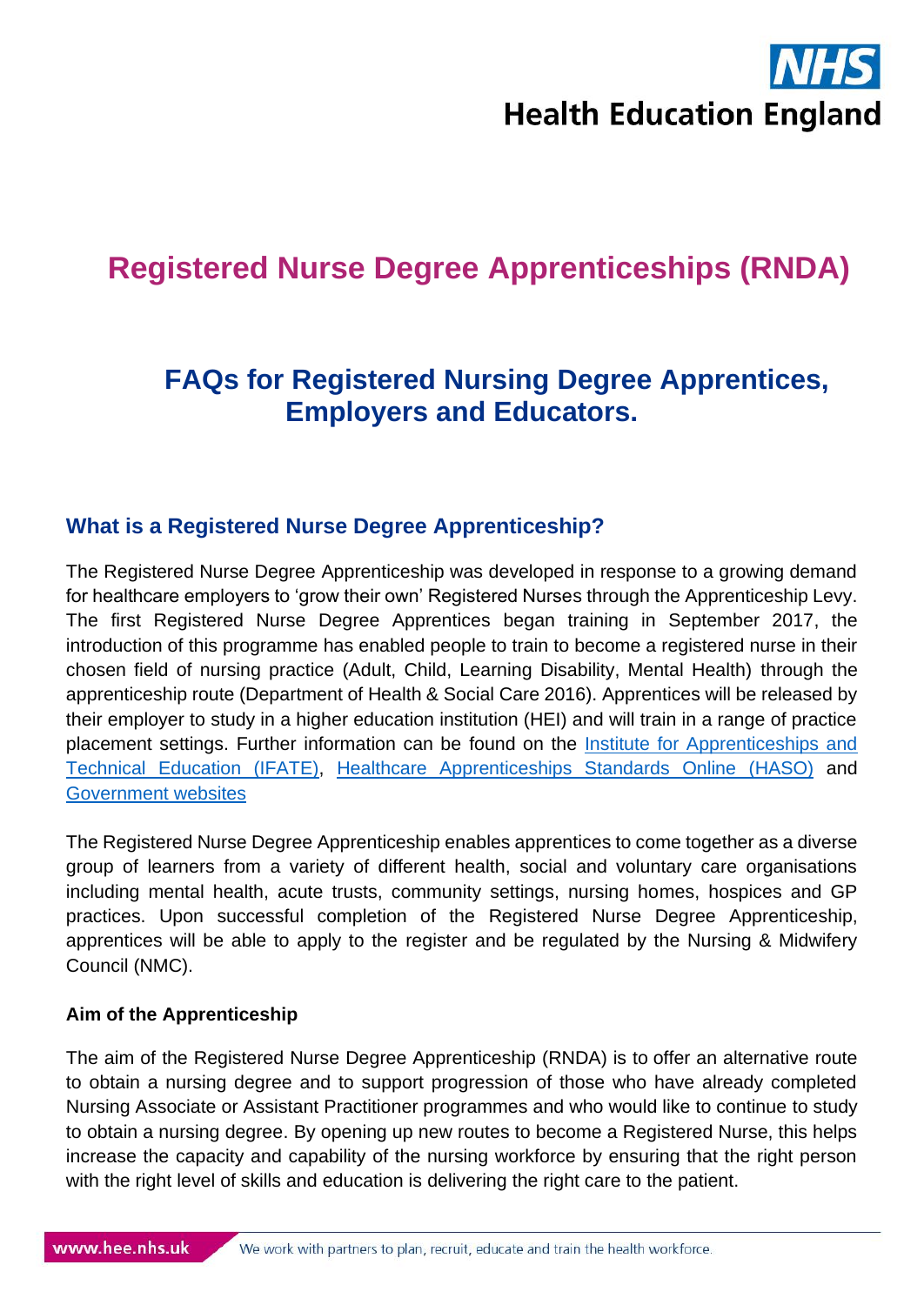#### **What qualifications are needed to apply for the Registered Nurse Degree Apprenticeship programme?**

There are minimum entry requirements for the programme and it's best to either consult the Nursing and Midwifery Council (NMC) standards and also speak to your chosen Higher Education Institution (HEI) to confirm these. The employer must be assured that the candidate is capable of the academic learning required and that they possess the values and behaviours to become a Registered Nurse. It is important that the candidate is sufficiently prepared and understands the requirements of the programme and is committed to completing a degree as part of the apprenticeship. An up-to-date enhanced Disclosure and Barring Service (DBS) Certificate is required that will be effective across all areas. In most cases, the HEI will require that the apprentice can evidence that they have achieved:

#### **Level 2 functional skills in English and maths or GCE/GCSE English and Math (Grade C/ 4 or above) or equivalent, intermediate IT skills are also preferred.**

Further information and support can be found on the [HASO](https://haso.skillsforhealth.org.uk/) and the [Skills for Life and](https://haso.skillsforhealth.org.uk/skills-for-life/)  [Functional Skills \(bksb\)](https://haso.skillsforhealth.org.uk/skills-for-life/) page.

#### **Can the Assistant Practitioner or the Nursing Associate qualification be used to access the Registered Nurse Degree Apprenticeship Programme?**

The Assistant Practitioner (AP) and the Nursing Associate (NA) foundation degree may be accredited for prior learning and experience (APL/APEL) up to a maximum of 50% of both the RNDA Nursing Apprenticeship programme and an undergraduate pre-registration nursing programme which will both lead to a degree qualification and nurse registration with the NMC upon successful completion of the programme.

#### **What are the core requirements of the programme?**

All RNDA programmes must be approved by the NMC as meeting their [education standards](https://www.nmc.org.uk/standards/standards-for-nurses/standards-for-pre-registration-nursing-programmes/) for pre-registration nursing programmes.

All RNDA's must meet the following:

- To evidence overall 4600 hours of learning, divided equally between 50% (2300 hours theory) and (2300 hours in practice), over the duration of the programme.
- Supernumerary practice hours will be undertaken as part of the apprenticeship the standards expect experience of all four fields of nursing – adult, mental health, child and learning disabilities, but do not expect learners to have specific placements. HEIs must provide support to employer partners and the employer partner must also be approved by the NMC.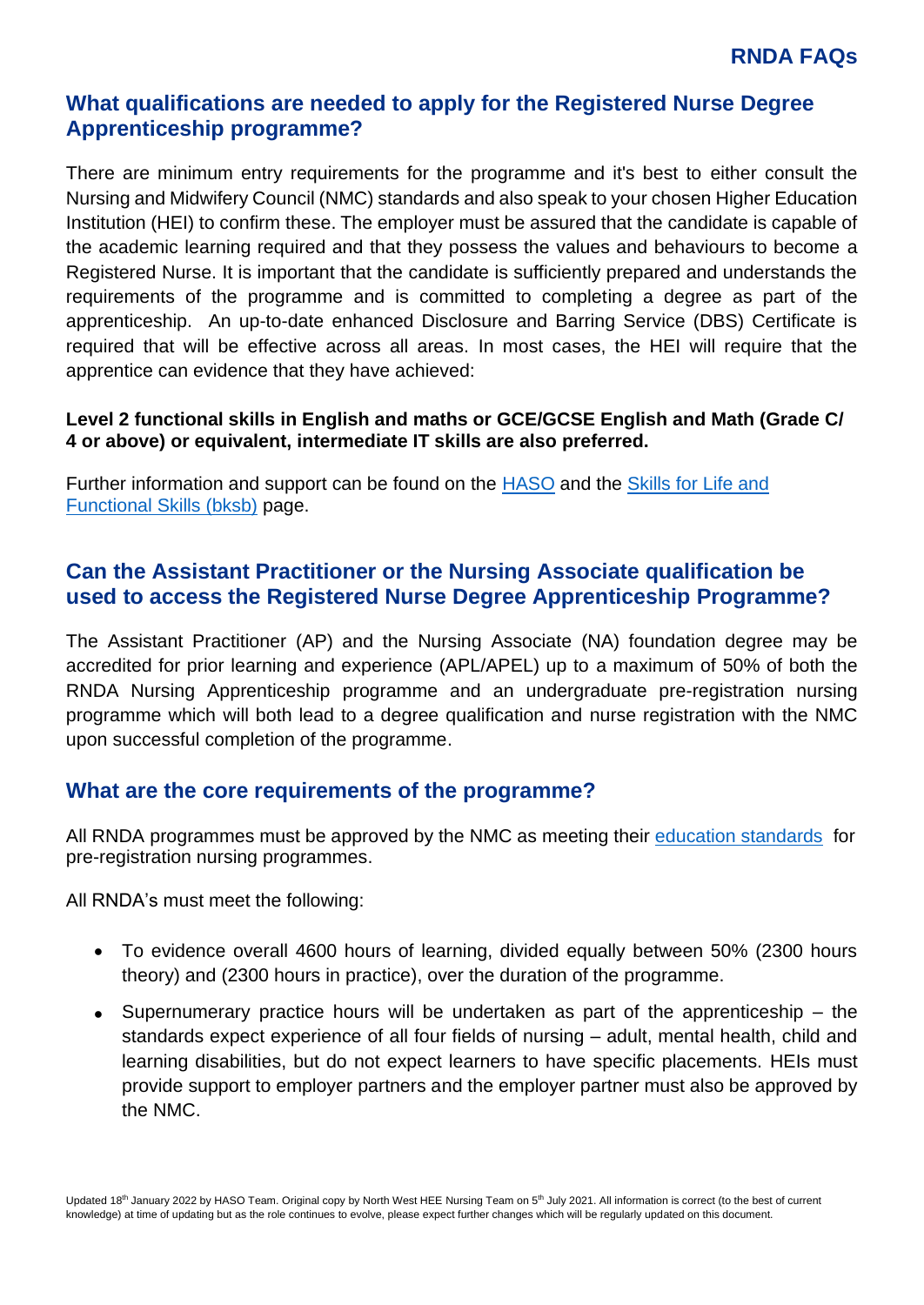- To include practice learning opportunities to a diverse range of people, across the lifespan and in a variety of settings across all four fields of nursing – adult, mental health, child and learning disabilities.
- The Registered Nurse Degree Apprentice will need a practice assessor and practice [supervisor to support them throughout their apprenticeship.](https://www.nmc.org.uk/standards-for-education-and-training/standards-for-student-supervision-and-assessment/) The practice assessor will need to be an NMC registered practitioner [and have experience in the student's specific](https://www.nmc.org.uk/standards-for-education-and-training/standards-for-student-supervision-and-assessment/)  [field of practice, whereas the practice supervisor can be any registered Health and social](https://www.nmc.org.uk/standards-for-education-and-training/standards-for-student-supervision-and-assessment/)  [care professional.](https://www.nmc.org.uk/standards-for-education-and-training/standards-for-student-supervision-and-assessment/)

#### **What does being supernumerary mean during the programme?**

Registered Nurse Degree Apprentices will have a supernumerary role whilst completing the Registered Nurse Degree Apprenticeship programme, this means that the work being undertaken is additional to the employers normal staffing requirements, if the apprentice were not there, the role would not need to be filled by anyone else. In order to meet NMC standards, Registered Nurse Degree Apprentices must be supernumerary throughout the 2300 practice learning hours in order to meet NMC education standards.

#### **What is off the job training?**

The Education and Skills Funding Agency (ESFA) also require that apprentices undertake a minimum of 20% off the job learning to complete their apprenticeship. This requirement will be factored into the apprenticeship programme delivered by the HEI.

#### **Is there a National Job Description for the Registered Nurse Degree Apprenticeship?**

As for registered nurses there is no national job description, as the scope of the role will be dependent on the area of practice. There is guidance that has been developed and is available on HASO; this includes some guiding principles and an example Job Description developed by an employer to help employers to develop a job description for their own apprentices - [Registered](https://haso.skillsforhealth.org.uk/r-n-degree-apprenticeship/#resources)  [Nurse Degree Apprenticeship -](https://haso.skillsforhealth.org.uk/r-n-degree-apprenticeship/#resources) HASO (skillsforhealth.org.uk)

#### **Apprenticeships Resources:**

Nursing Pathways: Pathways - [HASO \(skillsforhealth.org.uk\)](https://haso.skillsforhealth.org.uk/pathways/?type=2#pcat=1041)

Guides: Resources - [HASO \(skillsforhealth.org.uk\)](https://haso.skillsforhealth.org.uk/web-resources/#resourceGuides)

Printables: Resources - [HASO \(skillsforhealth.org.uk\)](https://haso.skillsforhealth.org.uk/web-resources/#resourcePrintables)